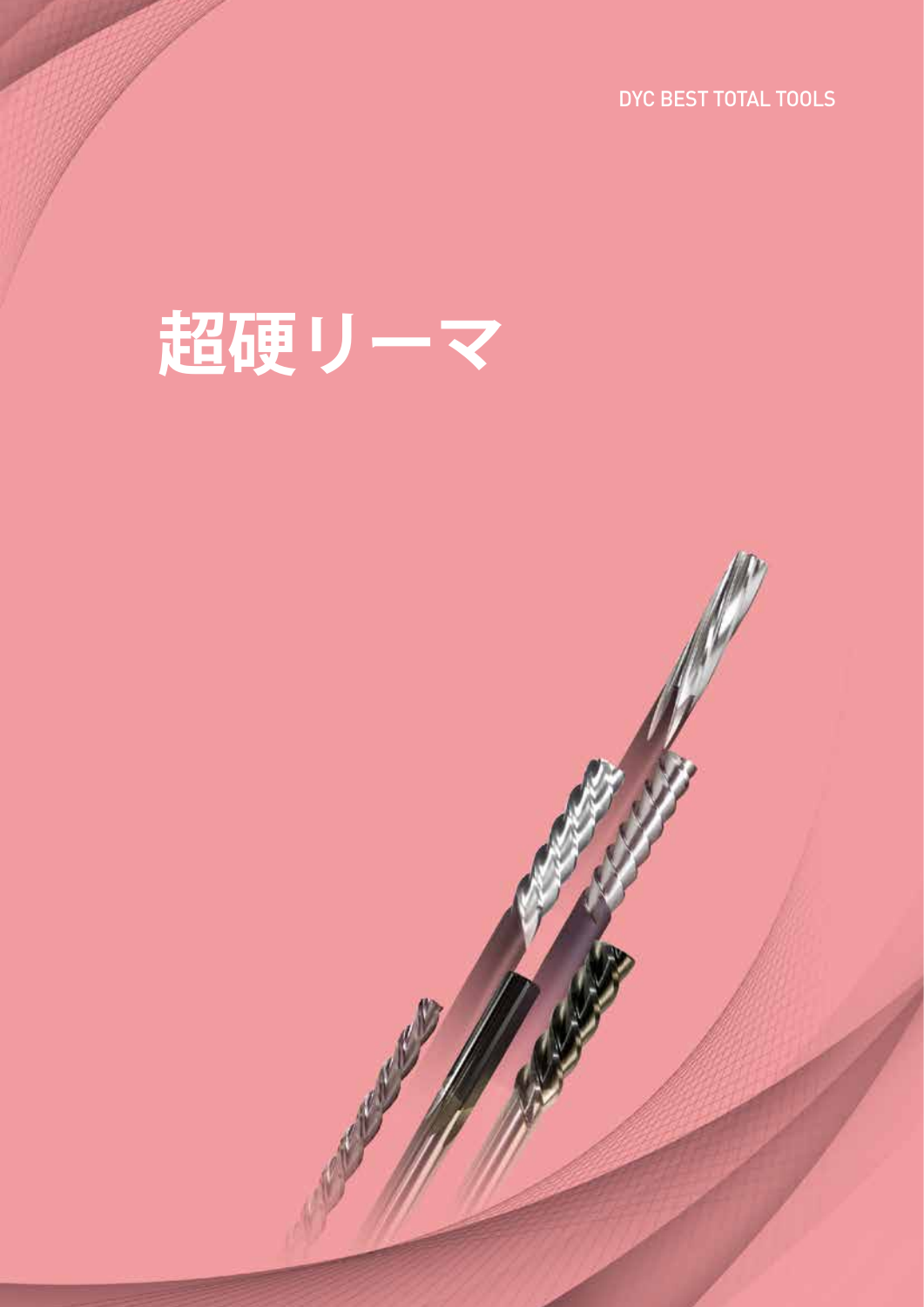# 超硬ストレート チャッキングリーマ ストレートシャンク







| Item no.          | D   |            | Price 〈価格(円)〉 |                           | L  | d           | <b>Remarks</b> |
|-------------------|-----|------------|---------------|---------------------------|----|-------------|----------------|
| 型番                | 刃径  | <b>Non</b> | <b>TiALN</b>  | $\boldsymbol{\ell}$<br>刃長 | 全長 | シャンク径       | 備考             |
| RM01CA-010        | 1.0 | 3,840      | 4,260         | 9                         | 40 | D           |                |
| RM01CA-011        | 1.1 | 3,840      | 4,260         | $\boldsymbol{9}$          | 40 | $\mathsf D$ |                |
| RM01CA-012        | 1.2 | 3,840      | 4,260         | 9                         | 40 | D           |                |
| RM01CA-013        | 1.3 | 3,840      | 4,260         | 9                         | 40 | D           |                |
| RM01CA-014        | 1.4 | 3,840      | 4,260         | $\boldsymbol{9}$          | 40 | D           |                |
| RM01CA-015        | 1.5 | 3,840      | 4,260         | 10                        | 40 | D           |                |
| RM01CA-016        | 1.6 | 3,840      | 4,260         | $10$                      | 40 | D           |                |
| <b>RM01CA-017</b> | 1.7 | 3,840      | 4,260         | 10                        | 40 | D           | Solid          |
| RM01CA-018        | 1.8 | 3,840      | 4,260         | 10                        | 40 | D           |                |
| RM01CA-019        | 1.9 | 3,840      | 4,260         | 10                        | 40 | ${\sf D}$   |                |
| RM01CA-020        | 2.0 | 3,310      | 3,730         | 11                        | 46 | D           |                |
| RM01CA-021        | 2.1 | 3,310      | 3,730         | 11                        | 46 | D           |                |
| RM01CA-022        | 2.2 | 3,310      | 3,730         | 11                        | 46 | D           | Carbide        |
| RM01CA-023        | 2.3 | 3,310      | 3,730         | 11                        | 46 | D           |                |
| RM01CA-024        | 2.4 | 3,310      | 3,730         | 11                        | 46 | D           |                |
| <b>RM01CA-025</b> | 2.5 | 3,310      | 3,730         | 15                        | 46 | D           |                |
| RM01CA-026        | 2.6 | 3,310      | 3,730         | 15                        | 46 | D           |                |
| RM01CA-027        | 2.7 | 3,310      | 3,730         | 15                        | 46 | $\mathsf D$ |                |
| RM01CA-028        | 2.8 | 3,310      | 3,730         | 15                        | 46 | D           |                |
| RM01CA-029        | 2.9 | 3,310      | 3,730         | 15                        | 46 | ${\sf D}$   |                |
| RM01CA-030        | 3.0 | 2,910      | 3,340         | 15                        | 57 | D           |                |
| RM01CA-031        | 3.1 | 2,910      | 3,340         | 15                        | 57 | $\mathsf D$ |                |
| RM01CA-032        | 3.2 | 2,910      | 3,340         | 15                        | 57 | D           |                |
| RM01CA-033        | 3.3 | 2,910      | 3,340         | 15                        | 57 | D           |                |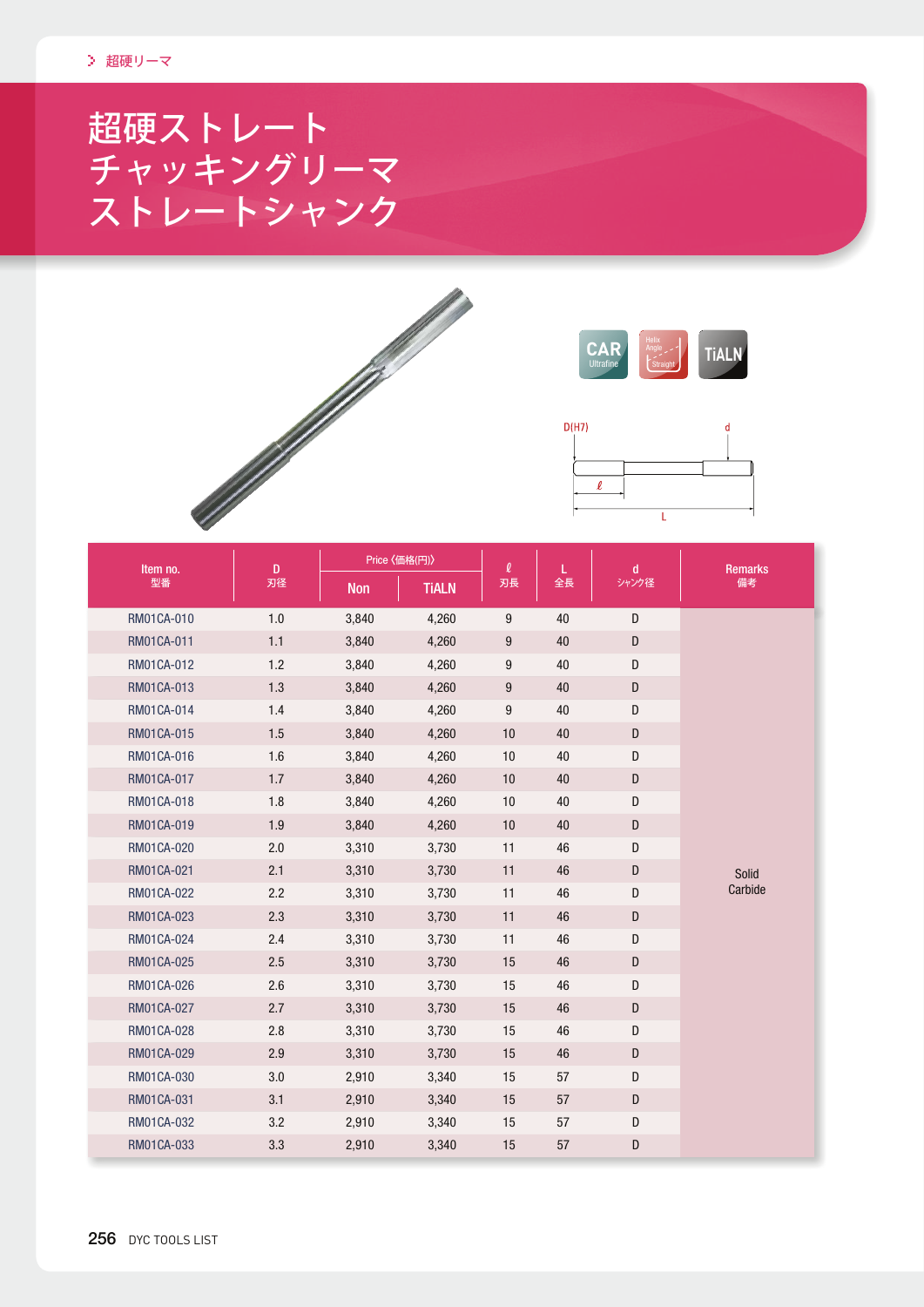| Item no.   | D       |            | Price 〈価格(円)〉 | $\boldsymbol{\ell}$ | L   | d                | <b>Remarks</b> |
|------------|---------|------------|---------------|---------------------|-----|------------------|----------------|
| 型番         | 刃径      | <b>Non</b> | <b>TIALN</b>  | 刃長                  | 全長  | シャンク径            | 備考             |
| RM01CA-034 | 3.4     | 2,910      | 3,340         | 15                  | 57  | D                |                |
| RM01CA-035 | 3.5     | 3,070      | 3,450         | 15                  | 57  | D                |                |
| RM01CA-036 | 3.6     | 3,070      | 3,450         | 15                  | 57  | D                |                |
| RM01CA-037 | $3.7\,$ | 3,070      | 3,450         | 15                  | 57  | D                |                |
| RM01CA-038 | 3.8     | 3,070      | 3,450         | 15                  | 57  | D                |                |
| RM01CA-039 | 3.9     | 3,070      | 3,450         | 15                  | 57  | D                |                |
| RM01CA-040 | 4.0     | 4,060      | 4,510         | 19                  | 75  | 4                | Solid          |
| RM01CA-045 | 4.5     | 4,290      | 4,760         | 21                  | 80  | 4.5              | Carbide        |
| RM01CA-050 | $5.0\,$ | 5,160      | 5,640         | 23                  | 86  | 5                |                |
| RM01CA-055 | 5.5     | 5,360      | 5,850         | 26                  | 86  | 5.5              |                |
| RM01CA-060 | 6.0     | 5,450      | 5,990         | 26                  | 93  | 6                |                |
| RM01CA-065 | 6.5     | 5,540      | 6,080         | 26                  | 93  | 6                |                |
| RM01CA-070 | 7.0     | 6,060      | 6,870         | 31                  | 107 | 7                |                |
| RM01CA-075 | 7.5     | 6,090      | 7,020         | 31                  | 107 | $\overline{7}$   |                |
| RM01CA-080 | 8.0     | 6,410      | 7,390         | 33                  | 117 | 8                |                |
| RM01CA-085 | 8.5     | 6,510      | 7,510         | 33                  | 117 | 8                |                |
| RM01CA-090 | 9.0     | 7,160      | 8,160         | 36                  | 125 | 9                |                |
| RM01CA-095 | 9.5     | 7,320      | 8,360         | 36                  | 125 | $\boldsymbol{9}$ |                |
| RM01CA-100 | 10.0    | 8,470      | 9,570         | 38                  | 133 | 10               |                |
| RM01CA-105 | 10.5    | 8,840      | 10,000        | 38                  | 133 | $10$             |                |
| RM01CA-110 | 11.0    | 9,640      | 10,800        | 41                  | 142 | $10\,$           |                |
| RM01CA-115 | 11.5    | 9,740      | 10,960        | 41                  | 142 | 12               |                |
| RM01CA-120 | 12.0    | 11,250     | 12,780        | 44                  | 151 | 12               |                |
| RM01CA-125 | 12.5    | 11,980     | 13,630        | 44                  | 151 | 12               |                |
| RM01CA-130 | 13.0    | 12,650     | 14,300        | 44                  | 151 | 12               |                |
| RM01CA-135 | 13.5    | 12,890     | 14,600        | 44                  | 151 | $14$             | <b>Top</b>     |
| RM01CA-140 | 14.0    | 13,550     | 15,270        | 47                  | 160 | 14               | Solid          |
| RM01CA-145 | 14.5    | 13,900     | 15,740        | 47                  | 160 | $14$             | Carbide        |
| RM01CA-150 | 15.0    | 15,710     | 17,670        | 50                  | 162 | 14               |                |
| RM01CA-155 | 15.5    | 15,890     | 17,970        | 52                  | 162 | 16               |                |
| RM01CA-160 | 16.0    | 17,570     | 19,770        | 52                  | 170 | 16               |                |
| RM01CA-165 | 16.5    | 18,140     | 20,470        | 54                  | 170 | 16               |                |
| RM01CA-170 | 17.0    | 18,630     | 20,960        | 54                  | 175 | $16\,$           |                |
| RM01CA-175 | 17.5    | 18,930     | 21,380        | 54                  | 175 | 18               |                |
| RM01CA-180 | 18.0    | 19,780     | 22,760        | 56                  | 182 | $18$             |                |
| RM01CA-185 | 18.5    | 20,280     | 23,160        | 56                  | 182 | $18$             |                |
| RM01CA-190 | 19.0    | 23,810     | 27,120        | 59                  | 189 | 18               |                |
| RM01CA-195 | 19.5    | 25,090     | 28,710        | 58                  | 189 | $20\,$           |                |
| RM01CA-200 | 20.0    | 26,440     | 30,060        | 60                  | 195 | $20\,$           |                |

。上記以外のサイズについてはお問い合わせください•

•コート商品は型番の後にTiALNが付きます ex)型番-TiALN

| Tolerance (公差) |    |      |      |  |  |  |  |
|----------------|----|------|------|--|--|--|--|
|                |    |      |      |  |  |  |  |
| m <sub>5</sub> | h8 | $+1$ | $+1$ |  |  |  |  |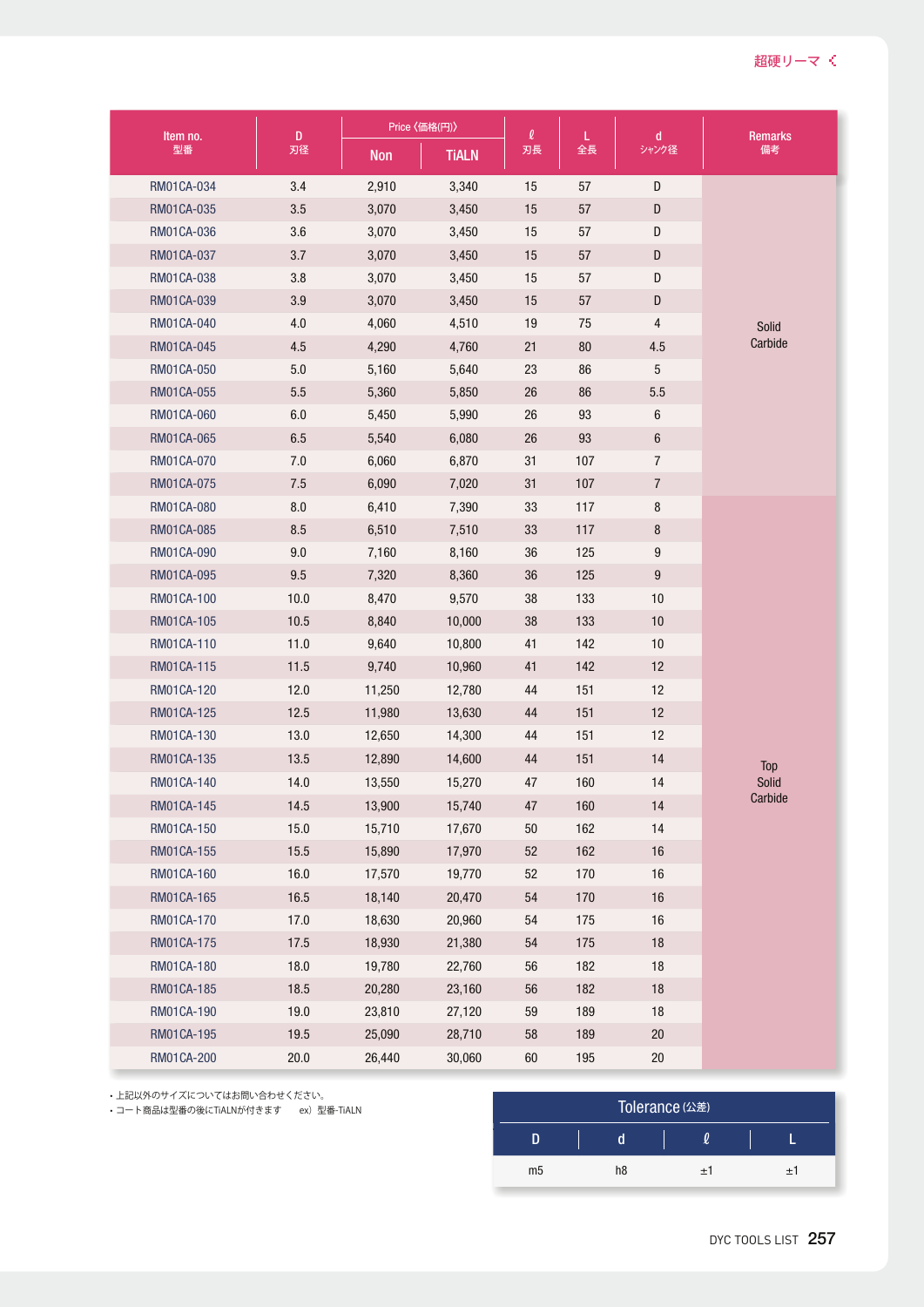# 超硬12°スパイラル刃 チャッキングリーマ ストレートシャンク







| Item no.          | D   |            | Price 〈価格(円)〉 | $\boldsymbol{\ell}$ | L  | $\mathbf d$    | <b>Remarks</b> |
|-------------------|-----|------------|---------------|---------------------|----|----------------|----------------|
| 型番                | 刃径  | <b>Non</b> | <b>TIALN</b>  | 刃長                  | 全長 | シャンク径          | 備考             |
| RM02CA-020        | 2.0 | 4,040      | 4,460         | 11                  | 46 | D              |                |
| RM02CA-021        | 2.1 | 4,040      | 4,460         | 11                  | 46 | $\mathsf D$    |                |
| RM02CA-022        | 2.2 | 4,040      | 4,460         | 11                  | 46 | D              |                |
| RM02CA-023        | 2.3 | 4,040      | 4,460         | 11                  | 46 | $\mathsf D$    |                |
| RM02CA-024        | 2.4 | 4,040      | 4,460         | 11                  | 46 | D              |                |
| RM02CA-025        | 2.5 | 4,040      | 4,460         | 15                  | 46 | D              |                |
| RM02CA-026        | 2.6 | 4,040      | 4,460         | 15                  | 46 | D              |                |
| RM02CA-027        | 2.7 | 4,040      | 4,460         | 15                  | 46 | D              |                |
| RM02CA-028        | 2.8 | 4,040      | 4,460         | 15                  | 46 | D              |                |
| RM02CA-029        | 2.9 | 4,040      | 4,460         | 15                  | 46 | D              |                |
| RM02CA-030        | 3.0 | 3,200      | 3,620         | 15                  | 57 | D              |                |
| RM02CA-031        | 3.1 | 3,200      | 3,620         | 15                  | 57 | D              | Solid          |
| RM02CA-032        | 3.2 | 3,200      | 3,620         | 15                  | 57 | D              |                |
| RM02CA-033        | 3.3 | 3,200      | 3,620         | 15                  | 57 | D              |                |
| RM02CA-034        | 3.4 | 3,200      | 3,620         | 15                  | 57 | D              |                |
| RM02CA-035        | 3.5 | 3,380      | 3,800         | 15                  | 57 | D              |                |
| RM02CA-036        | 3.6 | 3,380      | 3,800         | 15                  | 57 | D              |                |
| RM02CA-037        | 3.7 | 3,380      | 3,800         | 15                  | 57 | D              |                |
| RM02CA-038        | 3.8 | 3,380      | 3,800         | 15                  | 57 | D              |                |
| RM02CA-039        | 3.9 | 3,380      | 3,800         | 15                  | 57 | D              |                |
| RM02CA-040        | 4.0 | 4,460      | 4,920         | 19                  | 75 | $\overline{4}$ |                |
| <b>RM02CA-045</b> | 4.5 | 4,720      | 5,190         | 21                  | 80 | 4.5            |                |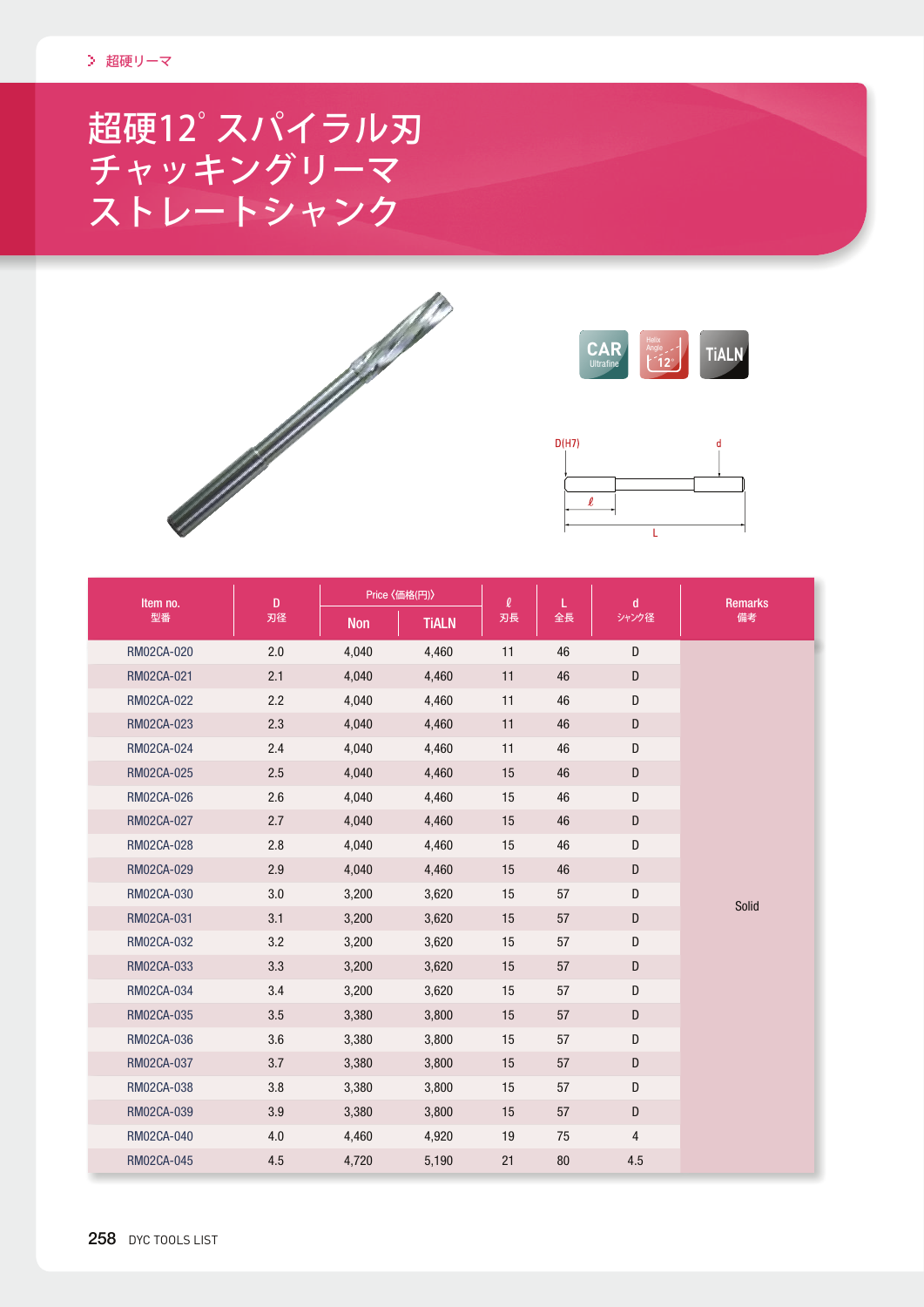| Item no.   | D         |            | Price 〈価格(円)〉 | $\boldsymbol{\ell}$ | L   | d                | <b>Remarks</b> |
|------------|-----------|------------|---------------|---------------------|-----|------------------|----------------|
| 型番         | 刃径        | <b>Non</b> | <b>TiALN</b>  | 刃長                  | 全長  | シャンク径            | 備考             |
| RM02CA-050 | 5.0       | 5,670      | 6,160         | 23                  | 86  | $\sqrt{5}$       |                |
| RM02CA-055 | 5.5       | 5,900      | 6,380         | 26                  | 86  | 5.5              |                |
| RM02CA-060 | 6.0       | 5,990      | 6,530         | 26                  | 93  | 6                |                |
| RM02CA-065 | 6.5       | 6,100      | 6,640         | 26                  | 93  | $\,6\,$          | Solid          |
| RM02CA-070 | 7.0       | 6,660      | 7,470         | 31                  | 107 | $\overline{7}$   |                |
| RM02CA-075 | 7.5       | 6,700      | 7,630         | 31                  | 107 | $\overline{7}$   |                |
| RM02CA-080 | $\bf 8.0$ | 7,050      | 8,030         | 33                  | 117 | $\bf 8$          |                |
| RM02CA-085 | 8.5       | 7,160      | 8,160         | 33                  | 117 | $\bf 8$          |                |
| RM02CA-090 | 9.0       | 7,870      | 8,870         | 36                  | 125 | $\boldsymbol{9}$ |                |
| RM02CA-095 | 9.5       | 8,050      | 9,090         | 36                  | 125 | $9\phantom{.0}$  |                |
| RM02CA-100 | 10.0      | 9,310      | 10,410        | 38                  | 133 | $10$             |                |
| RM02CA-105 | 10.5      | 9,720      | 10,880        | 38                  | 133 | $10$             |                |
| RM02CA-110 | 11.0      | 10,600     | 11,760        | 41                  | 142 | 10               |                |
| RM02CA-115 | 11.5      | 10,710     | 11,930        | 41                  | 142 | $12$             |                |
| RM02CA-120 | 12.0      | 12,370     | 13,900        | 44                  | 151 | 12               |                |
| RM02CA-125 | 12.5      | 13,180     | 14,830        | 44                  | 151 | 12               |                |
| RM02CA-130 | 13.0      | 13,910     | 15,560        | 44                  | 151 | 12               |                |
| RM02CA-135 | 13.5      | 14,180     | 15,890        | 44                  | 151 | 14               | <b>Top</b>     |
| RM02CA-140 | 14.0      | 14,910     | 16,620        | 47                  | 160 | 14               | Solid          |
| RM02CA-145 | 14.5      | 15,300     | 17,130        | 47                  | 160 | 14               | Carbide        |
| RM02CA-150 | 15.0      | 17,280     | 19,240        | 50                  | 162 | 14               |                |
| RM02CA-155 | 15.5      | 17,490     | 19,560        | $50\,$              | 162 | $16\,$           |                |
| RM02CA-160 | 16.0      | 19,250     | 21,450        | 52                  | 170 | 16               |                |
| RM02CA-165 | 16.5      | 19,960     | 22,280        | 52                  | 170 | $16\,$           |                |
| RM02CA-170 | 17.0      | 20,500     | 22,820        | 54                  | 175 | $16\,$           |                |
| RM02CA-175 | 17.5      | 20,820     | 23,270        | 54                  | 175 | $18$             |                |
| RM02CA-180 | 18.0      | 21,760     | 24,450        | 56                  | 182 | 18               |                |
| RM02CA-185 | 18.5      | 22,310     | 25,190        | 56                  | 182 | $18$             |                |
| RM02CA-190 | 19.0      | 26,190     | 29,500        | 58                  | 189 | $18\,$           |                |
| RM02CA-195 | 19.5      | 27,600     | 31,220        | 58                  | 189 | 20               |                |
| RM02CA-200 | 20.0      | 29,080     | 32,700        | $60\,$              | 195 | $20\,$           |                |

。上記以外のサイズについてはお問い合わせください•

•コート商品は型番の後にTiALNが付きます ex)型番-TiALN

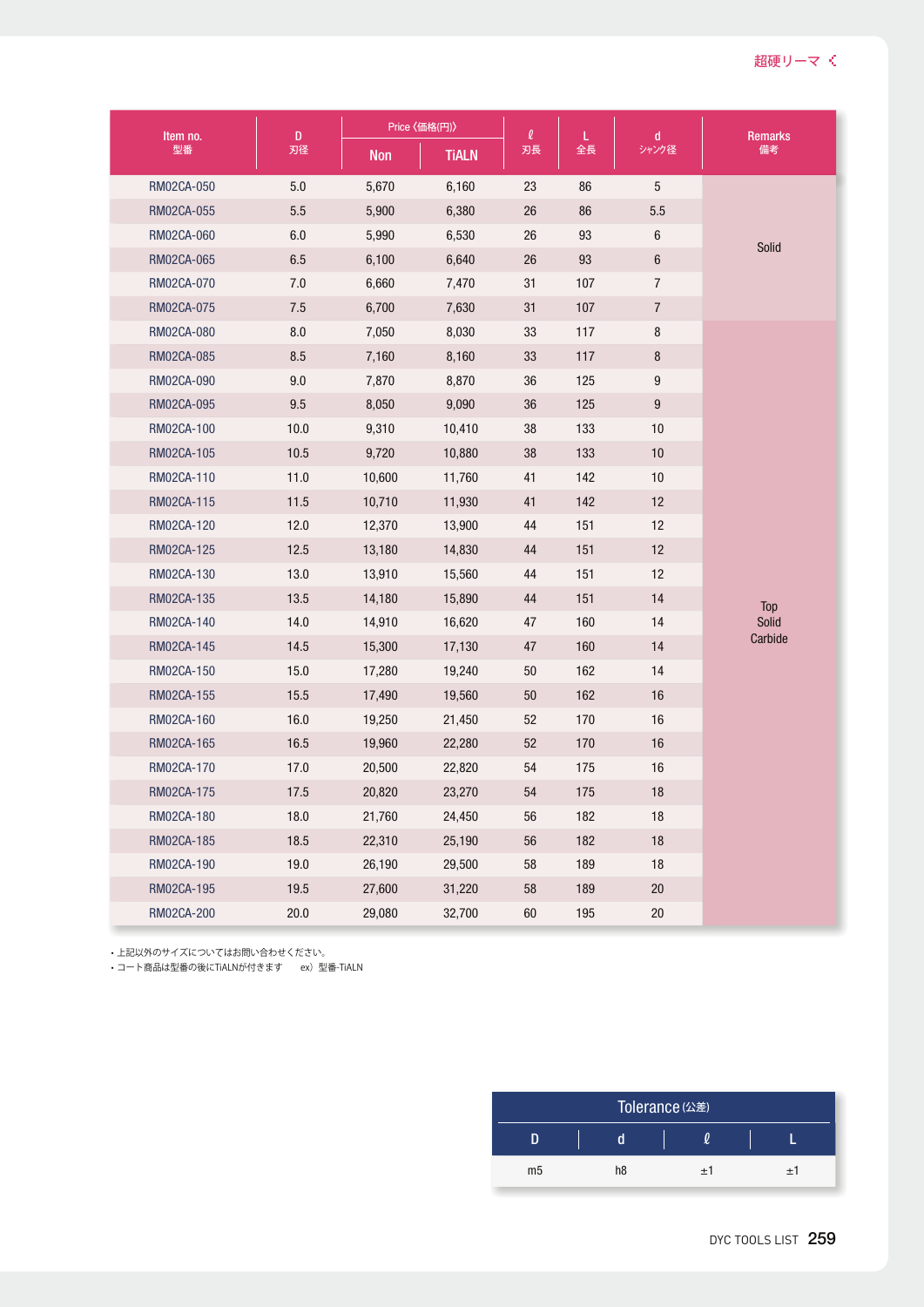## 超硬12°スパイラル刃 チャッキングリーマ MTシャンク







| Item no.   | D    |            | Price 〈価格(円)〉 | $\boldsymbol{\ell}$<br>L |     | No. of Flute     | Morse N°        |
|------------|------|------------|---------------|--------------------------|-----|------------------|-----------------|
| 型番         | 刃径   | <b>Non</b> | <b>TiALN</b>  | 刃長                       | 全長  | 刃数               |                 |
| RM03CA-120 | 12.0 | 15,260     | 17,280        | 44                       | 182 | $\boldsymbol{6}$ |                 |
| RM03CA-130 | 13.0 | 16,160     | 18,310        | 44                       | 182 |                  | MT <sub>1</sub> |
| RM03CA-140 | 14.0 | 17,170     | 19,800        | 47                       | 189 | $\bf 8$          |                 |
| RM03CA-150 | 15.0 | 20,430     | 23,410        | 50                       | 204 |                  | MT <sub>2</sub> |
| RM03CA-160 | 16.0 | 22,370     | 25,430        | 52                       | 204 |                  |                 |
| RM03CA-170 | 17.0 | 24,230     | 27,470        | 54                       | 204 |                  |                 |
| RM03CA-180 | 18.0 | 25,950     | 29,700        | 56                       | 214 |                  |                 |
| RM03CA-190 | 19.0 | 29,620     | 33,630        | 58                       | 214 |                  |                 |
| RM03CA-200 | 20.0 | 32,890     | 37,040        | 60                       | 214 |                  |                 |
| RM03CA-250 | 25.0 | 49,320     | 56,160        | 64                       | 250 |                  |                 |
| RM03CA-300 | 30.0 | 60,770     | 70,670        | 64                       | 280 | 10               | MT <sub>3</sub> |

。上記以外のサイズについてはお問い合わせください•

•コート商品は型番の後にTiALNが付きます ex)型番-TiALN

|                | Tolerance (公差) |    |
|----------------|----------------|----|
| n              |                |    |
| m <sub>5</sub> | ±1             | ۰. |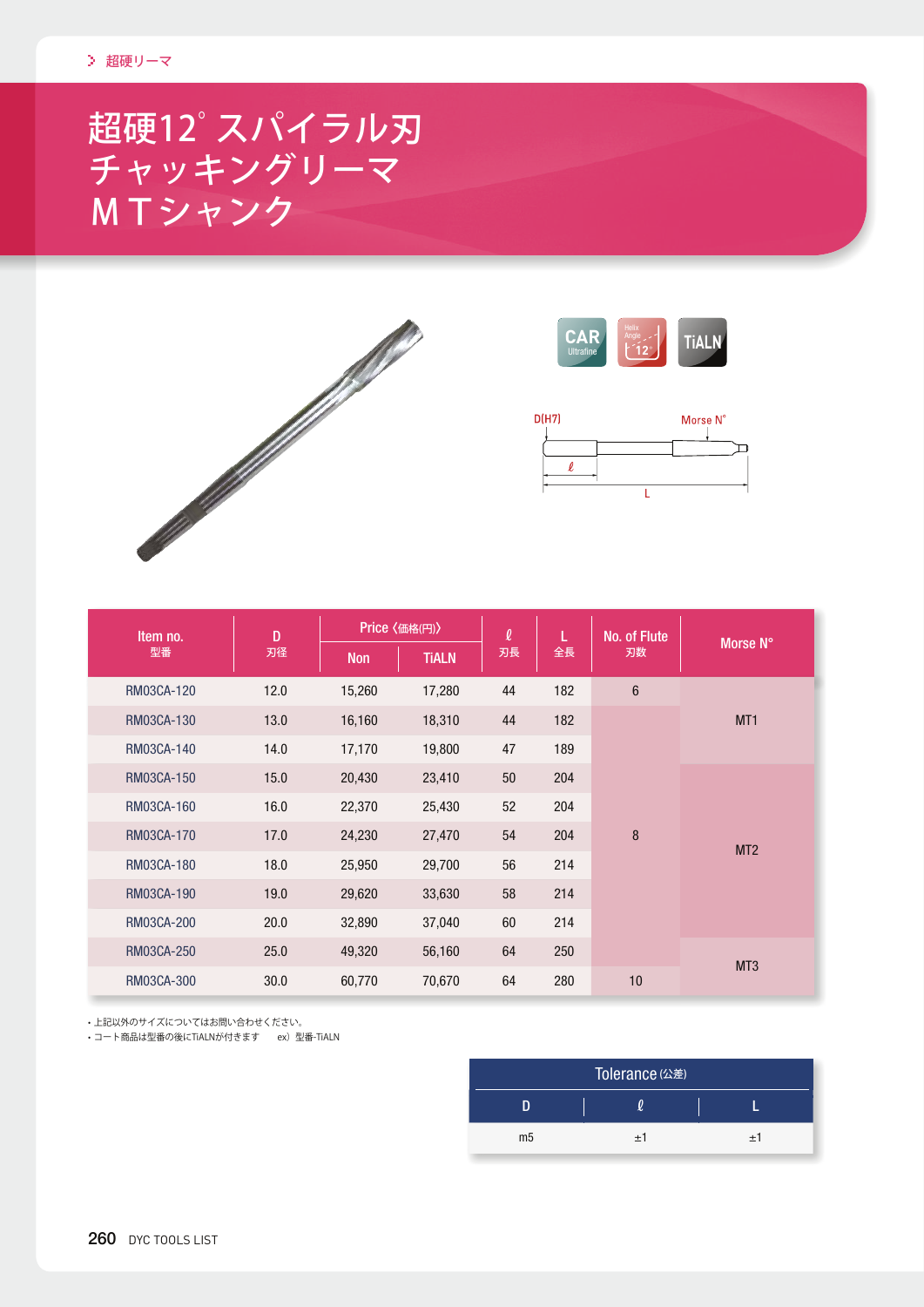# 超硬45°スパイラル刃 チャッキングリーマ ストレートシャンク





| Item no.   | D       | Price 〈価格(円)〉 |              | $\boldsymbol{\ell}$ | L  | $\mathbf d$ | <b>Remarks</b> |
|------------|---------|---------------|--------------|---------------------|----|-------------|----------------|
| 型番         | 刃径      | <b>Non</b>    | <b>TiALN</b> | 刃長                  | 全長 | シャンク径       | 備考             |
| RM04CA-020 | 2.0     | 5,010         | 5,440        | 11                  | 46 | ${\sf D}$   |                |
| RM04CA-021 | 2.1     | 5,010         | 5,440        | 11                  | 46 | D           |                |
| RM04CA-022 | 2.2     | 5,010         | 5,440        | 11                  | 46 | D           |                |
| RM04CA-023 | 2.3     | 5,010         | 5,440        | 11                  | 46 | ${\sf D}$   |                |
| RM04CA-024 | 2.4     | 5,010         | 5,440        | 11                  | 46 | ${\sf D}$   |                |
| RM04CA-025 | 2.5     | 5,010         | 5,440        | 15                  | 46 | ${\sf D}$   |                |
| RM04CA-026 | 2.6     | 5,010         | 5,440        | 15                  | 46 | D           |                |
| RM04CA-027 | 2.7     | 5,010         | 5,440        | 15                  | 46 | ${\sf D}$   |                |
| RM04CA-028 | 2.8     | 5,010         | 5,440        | 15                  | 46 | ${\sf D}$   |                |
| RM04CA-029 | 2.9     | 5,010         | 5,440        | 15                  | 46 | D           |                |
| RM04CA-030 | $3.0\,$ | 3,420         | 3,850        | 15                  | 57 | ${\sf D}$   | Solid          |
| RM04CA-031 | 3.1     | 3,420         | 3,850        | 15                  | 57 | D           |                |
| RM04CA-032 | 3.2     | 3,420         | 3,850        | 15                  | 57 | ${\sf D}$   |                |
| RM04CA-033 | 3.3     | 3,420         | 3,850        | 15                  | 57 | D           |                |
| RM04CA-034 | 3.4     | 3,420         | 3,850        | 15                  | 57 | ${\sf D}$   |                |
| RM04CA-035 | 3.5     | 3,610         | 4,040        | 15                  | 57 | D           |                |
| RM04CA-036 | 3.6     | 3,610         | 4,040        | 15                  | 57 | D           |                |
| RM04CA-037 | 3.7     | 3,610         | 4,040        | 15                  | 57 | D           |                |
| RM04CA-038 | 3.8     | 3,610         | 4,040        | 15                  | 57 | D           |                |
| RM04CA-039 | 3.9     | 3,610         | 4,040        | 15                  | 57 | D           |                |
| RM04CA-040 | 4.0     | 4,770         | 5,230        | 19                  | 75 | 4           |                |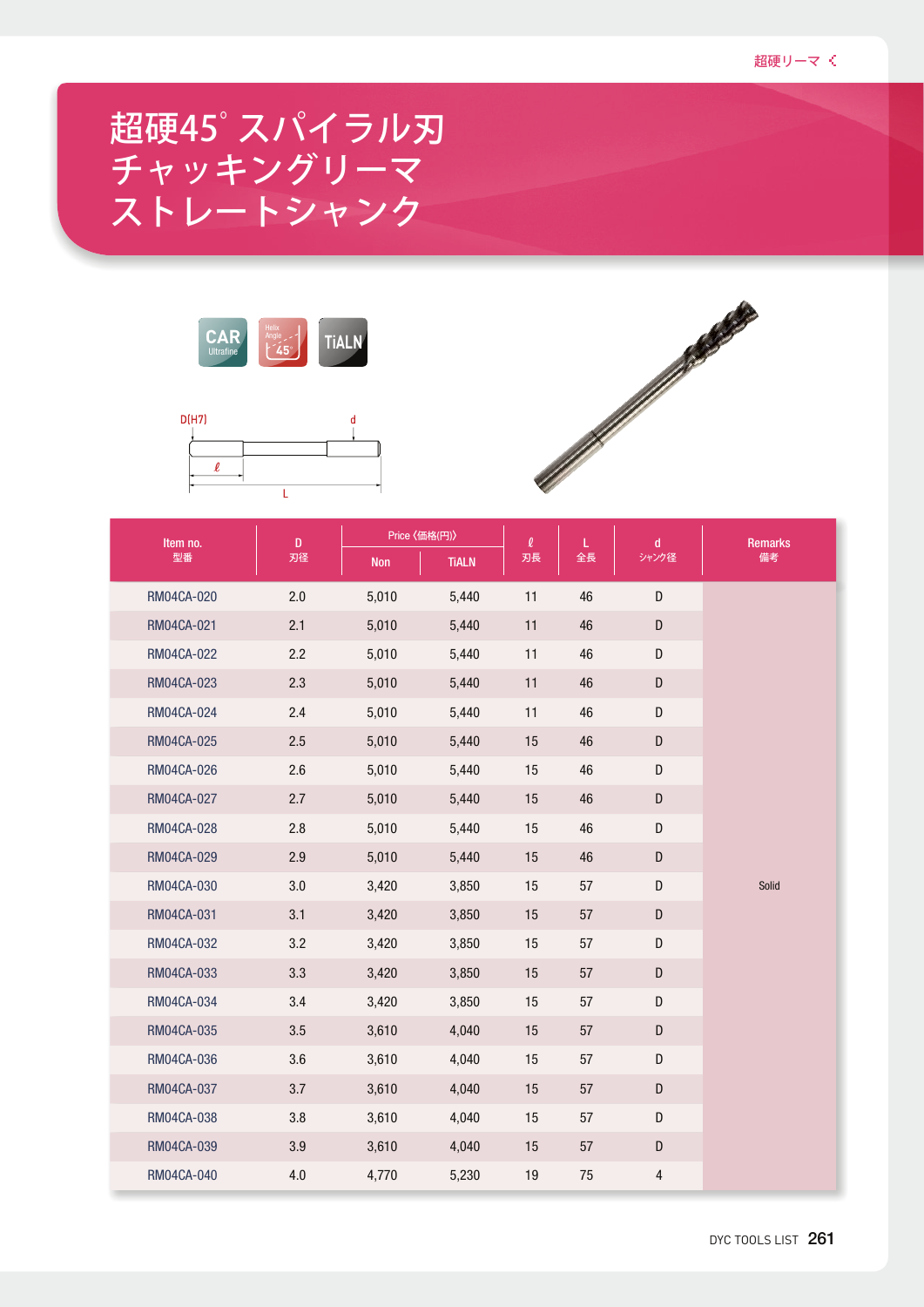| Item no.   | D         | Price 〈価格(円)〉 |              | $\boldsymbol{\ell}$ | L      | d                | <b>Remarks</b>   |
|------------|-----------|---------------|--------------|---------------------|--------|------------------|------------------|
| 型番         | 刃径        | <b>Non</b>    | <b>TIALN</b> | 刃長                  | 全長     | シャンク径            | 備考               |
| RM04CA-045 | 4.5       | 5,060         | 5,520        | 21                  | $80\,$ | 4.5              |                  |
| RM04CA-050 | $5.0\,$   | 6,070         | 6,550        | 23                  | 86     | 5                |                  |
| RM04CA-055 | $5.5\,$   | 6,310         | 6,800        | $26\,$              | 86     | $5.5\,$          |                  |
| RM04CA-060 | $6.0\,$   | 6,410         | 6,950        | 26                  | 93     | $\,6$            | Solid            |
| RM04CA-065 | $6.5\,$   | 6,520         | 7,060        | 26                  | 93     | $6\phantom{.0}$  |                  |
| RM04CA-070 | $7.0\,$   | 7,130         | 7,940        | 31                  | 107    | $\overline{7}$   |                  |
| RM04CA-075 | 7.5       | 7,170         | 8,100        | 31                  | 107    | $\overline{7}$   |                  |
| RM04CA-080 | $\bf 8.0$ | 7,540         | 8,520        | $33\,$              | 117    | 8                |                  |
| RM04CA-085 | 8.5       | 7,660         | 8,660        | 33                  | 117    | 8                |                  |
| RM04CA-090 | 9.0       | 8,390         | 9,420        | $36\,$              | 125    | $\boldsymbol{9}$ |                  |
| RM04CA-095 | $9.5\,$   | 8,610         | 9,650        | 36                  | 125    | $\boldsymbol{9}$ |                  |
| RM04CA-100 | 10.0      | 9,960         | 11,060       | $38\,$              | 133    | $10$             |                  |
| RM04CA-105 | 10.5      | 10,400        | 11,560       | 38                  | 133    | $10\,$           |                  |
| RM04CA-110 | 11.0      | 11,340        | 12,500       | 41                  | 142    | 10               |                  |
| RM04CA-115 | 11.5      | 11,450        | 12,680       | 41                  | 142    | 12               |                  |
| RM04CA-120 | 12.0      | 13,230        | 14,760       | 44                  | 151    | 12               |                  |
| RM04CA-125 | 12.5      | 14,100        | 15,750       | 44                  | 151    | $12$             |                  |
| RM04CA-130 | 13.0      | 14,880        | 16,530       | 44                  | 151    | 12               |                  |
| RM04CA-135 | 13.5      | 15,170        | 16,880       | 44                  | 151    | $14$             | Top              |
| RM04CA-140 | 14.0      | 15,950        | 17,660       | 47                  | 160    | 14               | Solid<br>Carbide |
| RM04CA-145 | 14.5      | 16,360        | 18,190       | 47                  | 160    | $14$             |                  |
| RM04CA-150 | 15.0      | 18,490        | 20,440       | $50\,$              | 162    | 14               |                  |
| RM04CA-155 | 15.5      | 18,700        | 20,780       | $50\,$              | 162    | 16               |                  |
| RM04CA-160 | 16.0      | 20,670        | 22,870       | 52                  | 170    | $16\,$           |                  |
| RM04CA-165 | 16.5      | 21,350        | 23,670       | 52                  | 170    | 16               |                  |
| RM04CA-170 | $17.0$    | 21,920        | 24,250       | 54                  | 175    | $16\,$           |                  |
| RM04CA-175 | 17.5      | 22,280        | 24,720       | 54                  | 175    | $18\,$           |                  |
| RM04CA-180 | 18.0      | 23,270        | 25,970       | 56                  | 182    | $18$             |                  |
| RM04CA-185 | 18.5      | 23,860        | 26,740       | 56                  | 182    | $18\,$           |                  |
| RM04CA-190 | 19.0      | 28,010        | 31,320       | 58                  | 189    | $18$             |                  |
| RM04CA-195 | 19.5      | 29,520        | 33,140       | 58                  | 189    | $20\,$           |                  |
| RM04CA-200 | 20.0      | 31,100        | 34,720       | 60                  | 195    | $20\,$           |                  |

•上記以外のサイズについてはお問い合わせください。

•コート商品は型番の後にTiALNが付きます — ex)型番-TiALN

|                |    | Tolerance (公差) |         |    |  |
|----------------|----|----------------|---------|----|--|
|                |    |                |         |    |  |
| m <sub>5</sub> | h8 |                | $\pm 1$ | ±1 |  |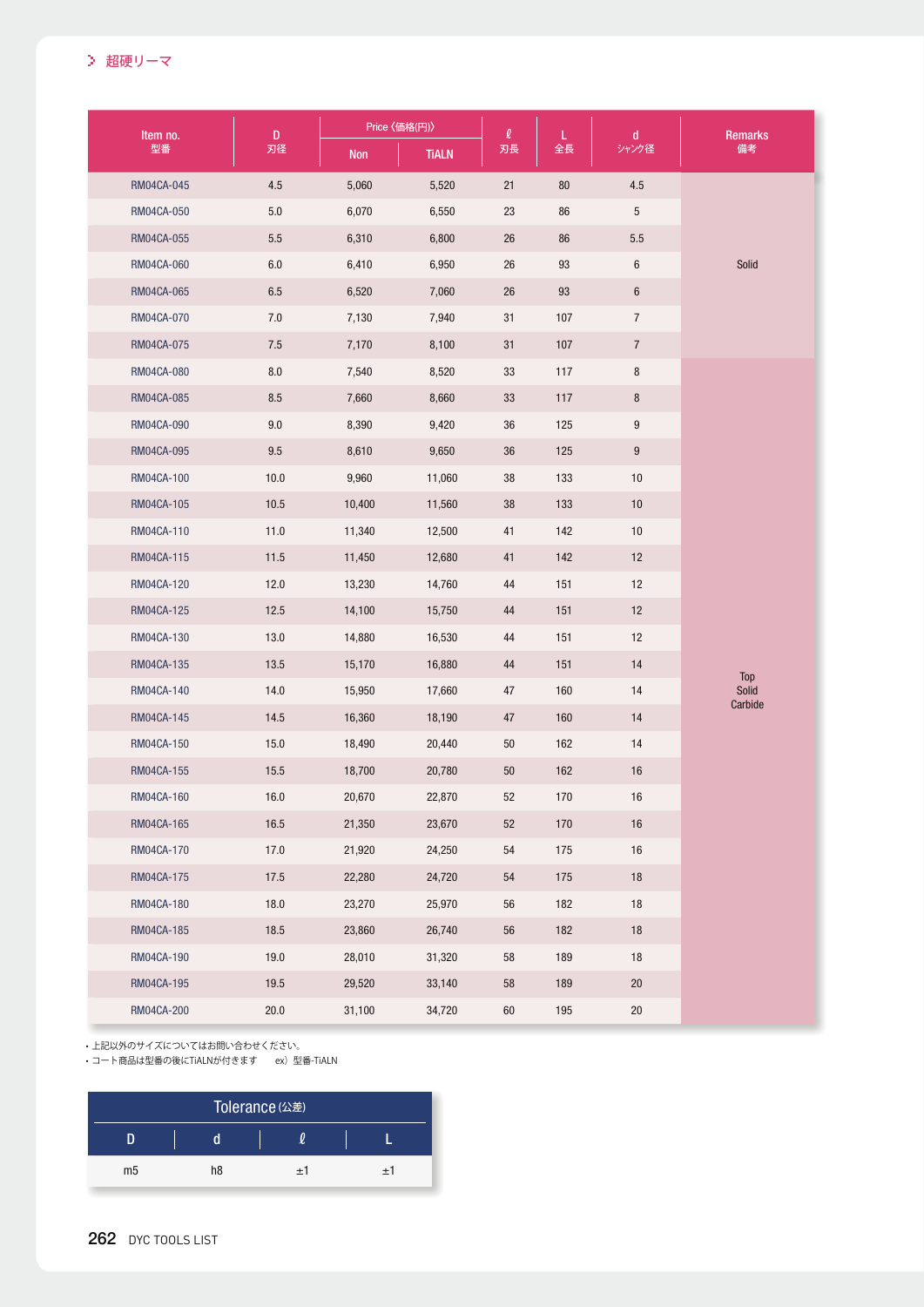## 超硬45°スパイラル刃 チャッキングリーマ MTシャンク







| Item no.          | D    | Price 〈価格(円)〉 |              | $\boldsymbol{\ell}$ |     | No. of Flute    |                 |
|-------------------|------|---------------|--------------|---------------------|-----|-----------------|-----------------|
| 型番                | 刃径   | <b>Non</b>    | <b>TIALN</b> | 刃長                  | 全長  | 刃数              | Morse N°        |
| RM05CA-120        | 12.0 | 16,020        | 18,040       | 44                  | 182 |                 | MT <sub>1</sub> |
| RM05CA-130        | 13.0 | 16,970        | 19,120       | 44                  | 182 | $\overline{4}$  |                 |
| RM05CA-140        | 14.0 | 18,030        | 20,650       | 47                  | 189 |                 |                 |
| <b>RM05CA-150</b> | 15.0 | 21,830        | 24,810       | 50                  | 204 |                 | MT <sub>2</sub> |
| <b>RM05CA-160</b> | 16.0 | 23,360        | 26,380       | 52                  | 204 |                 |                 |
| <b>RM05CA-170</b> | 17.0 | 25,440        | 28,680       | 54                  | 204 |                 |                 |
| <b>RM05CA-180</b> | 18.0 | 27,250        | 30,990       | 56                  | 214 |                 |                 |
| RM05CA-190        | 19.0 | 31,100        | 35,370       | 58                  | 214 | $6\phantom{1}6$ |                 |
| RM05CA-200        | 20.0 | 34,530        | 38,690       | 60                  | 214 |                 |                 |
| RM05CA-250        | 25.0 | 51,390        | 58,230       | 64                  | 250 |                 | MT <sub>3</sub> |
| RM05CA-300        | 30.0 | 65,810        | 75,700       | 64                  | 280 |                 |                 |

• 上記以外のサイズについてはお問い合わせください。

ーコー・……<br>・コート商品は型番の後にTiALNが付きます ex)型番-TiALN

|                | Tolerance (公差) |    |
|----------------|----------------|----|
|                |                |    |
| m <sub>5</sub> | $+1$           | +1 |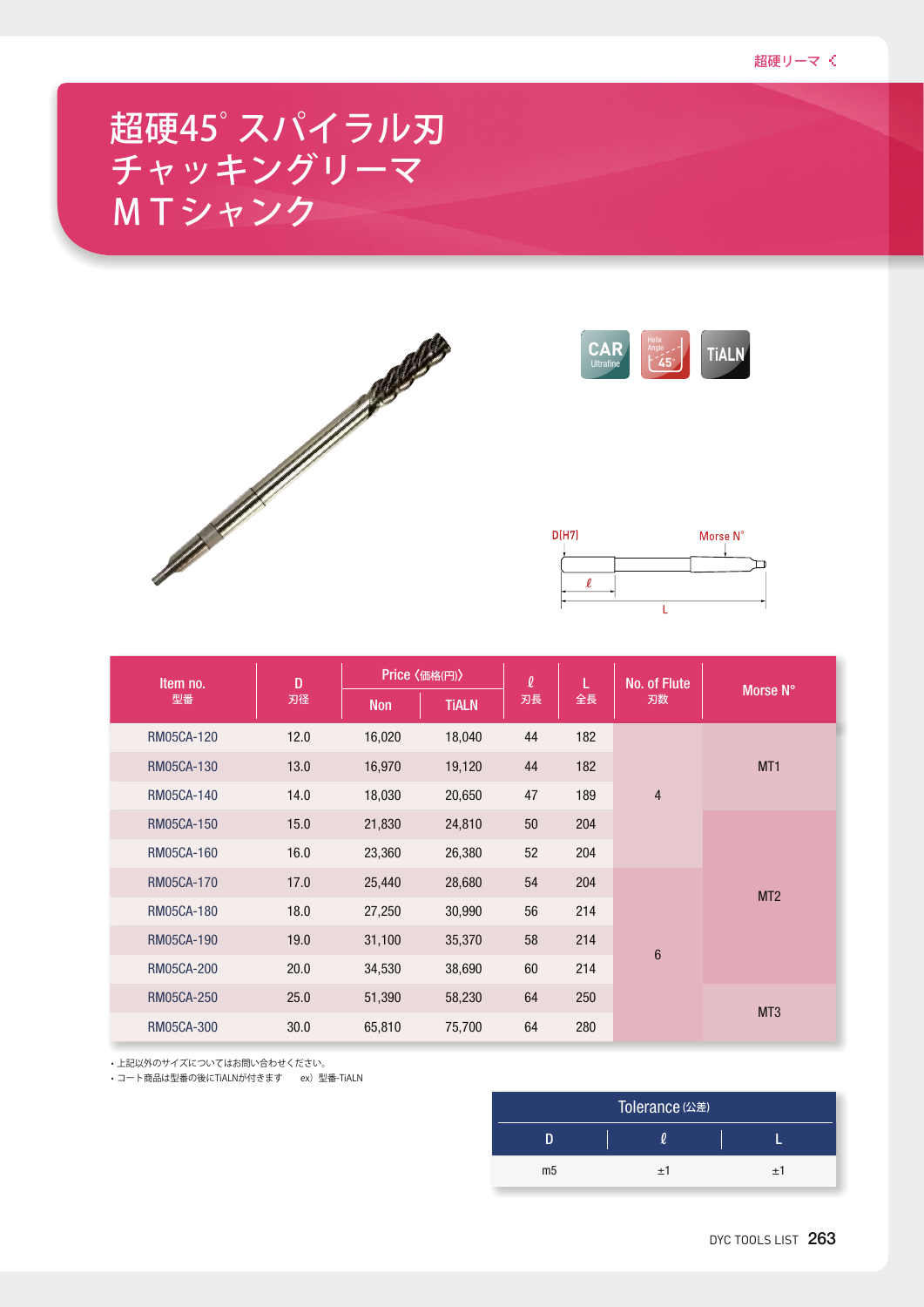# 超硬60°スパイラル刃 チャッキングリーマ ストレートシャンク





| Item no.<br>型番    | D<br>刃径 | <b>Price</b><br>価格(円) | $\boldsymbol{\ell}$<br>刃長 | L<br>全長 | d<br>シャンク<br>径 | <b>Remarks</b><br>備考       |
|-------------------|---------|-----------------------|---------------------------|---------|----------------|----------------------------|
| <b>RM06CA-020</b> | 2.0     | 6,270                 | 10                        | 46      | D              |                            |
| <b>RM06CA-025</b> | 2.5     | 6,270                 | 10                        | 46      | D              |                            |
| <b>RM06CA-030</b> | 3.0     | 4,280                 | 15                        | 57      | D              |                            |
| <b>RM06CA-035</b> | 3.5     | 4,520                 | 15                        | 57      | D              |                            |
| <b>RM06CA-040</b> | 4.0     | 5,960                 | 15                        | 75      | $\overline{4}$ |                            |
| <b>RM06CA-045</b> | 4.5     | 6,320                 | 18                        | 80      | 4.5            | Solid                      |
| <b>RM06CA-050</b> | 5.0     | 7,580                 | 20                        | 86      | 5              |                            |
| <b>RM06CA-055</b> | 5.5     | 7,880                 | 20                        | 86      | 5.5            |                            |
| <b>RM06CA-060</b> | 6.0     | 8,010                 | 23                        | 93      | 6              |                            |
| <b>RM06CA-065</b> | 6.5     | 8,150                 | 23                        | 93      | 6              |                            |
| <b>RM06CA-070</b> | 7.0     | 8,910                 | 26                        | 107     | $\overline{7}$ |                            |
| <b>RM06CA-075</b> | 7.5     | 8,960                 | 26                        | 107     | 7              |                            |
| <b>RM06CA-080</b> | 8.0     | 9,420                 | 28                        | 117     | 8              |                            |
| <b>RM06CA-085</b> | 8.5     | 9,570                 | 28                        | 117     | 8              |                            |
| <b>RM06CA-090</b> | 9.0     | 10,520                | 30                        | 125     | 9              |                            |
| <b>RM06CA-095</b> | 9.5     | 10,760                | 30                        | 125     | 9              | <b>Top</b><br><b>Solid</b> |
| RM06CA-100        | 10.0    | 12,450                | 32                        | 133     | 10             | Carbide                    |
| <b>RM06CA-105</b> | 10.5    | 13,000                | 32                        | 133     | 10             |                            |
| RM06CA-110        | 11.0    | 13,080                | 35                        | 142     | 10             |                            |
| RM06CA-115        | 11.5    | 14,320                | 35                        | 142     | 12             |                            |



| Item no.<br>型番 | D<br>刃径 | Price<br>価格(円) | $\boldsymbol{\ell}$<br>刃長 | 全長  | d<br>シャンク<br>径 | <b>Remarks</b><br>備考 |
|----------------|---------|----------------|---------------------------|-----|----------------|----------------------|
| RM06CA-120     | 12.0    | 16,540         | 36                        | 151 | 12             |                      |
| RM06CA-125     | 12.5    | 17,620         | 36                        | 151 | 12             |                      |
| RM06CA-130     | 13.0    | 18,600         | 38                        | 151 | 12             |                      |
| RM06CA-135     | 13.5    | 18,960         | 38                        | 151 | 14             |                      |
| RM06CA-140     | 14.0    | 19,940         | 40                        | 160 | 14             | <b>Top</b>           |
| RM06CA-150     | 15.0    | 23,110         | 40                        | 162 | 14             | <b>Solid</b>         |
| RM06CA-160     | 16.0    | 25,830         | 42                        | 170 | 16             | Carbide              |
| RM06CA-170     | 17.0    | 27,400         | 42                        | 175 | 16             |                      |
| RM06CA-180     | 18.0    | 29,100         | 45                        | 182 | 18             |                      |
| RM06CA-190     | 19.0    | 35,020         | 45                        | 189 | 18             |                      |
| RM06CA-200     | 20.0    | 38,880         | 48                        | 195 | 20             |                      |

。上記以外のサイズについてはお問い合わせください•

この商品のコートはTiALNコートのみとなります•

| Tolerance (公差) |  |    |  |      |  |    |  |
|----------------|--|----|--|------|--|----|--|
|                |  |    |  |      |  |    |  |
| m <sub>5</sub> |  | h8 |  | $+1$ |  | ±1 |  |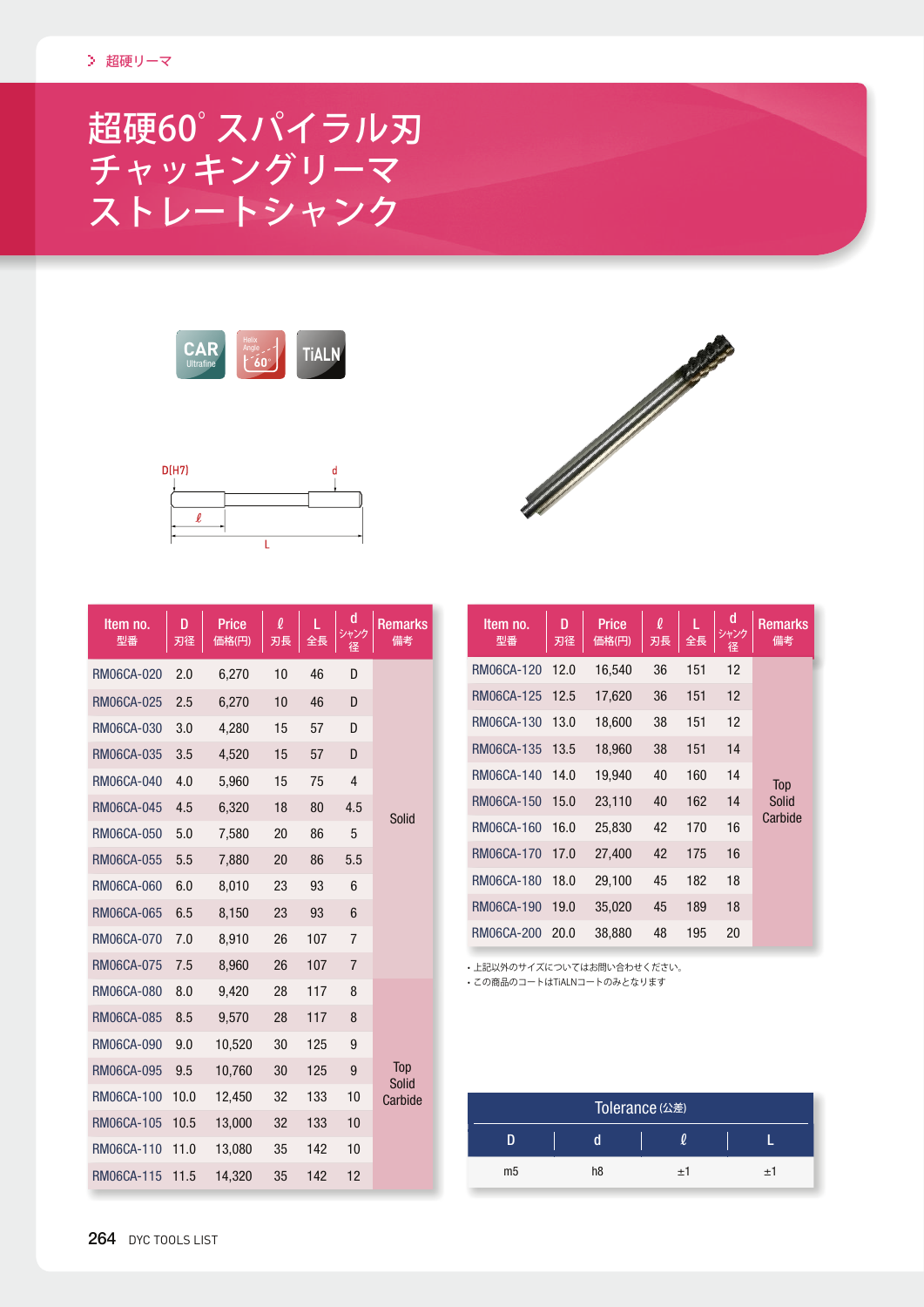## 超硬60°スパイラル刃 チャッキングリーマ MTシャンク







| Item no.<br>型番    | D<br>刃径 | <b>Price</b><br>価格(円) | $\boldsymbol{\ell}$<br>刃長 | L<br>全長 | No. of Flute<br>刃数 | Morse N°        |
|-------------------|---------|-----------------------|---------------------------|---------|--------------------|-----------------|
| <b>RM07CA-120</b> | 12.0    | 20,870                | 44                        | 182     |                    | MT <sub>1</sub> |
| RM07CA-130        | 13.0    | 21,210                | 44                        | 182     |                    |                 |
| <b>RM07CA-140</b> | 14.0    | 22,530                | 47                        | 189     | $\overline{4}$     |                 |
| <b>RM07CA-150</b> | 15.0    | 27,990                | 50                        | 204     |                    |                 |
| <b>RM07CA-160</b> | 16.0    | 30,500                | 52                        | 204     |                    |                 |
| RM07CA-170        | 17.0    | 32,360                | 54                        | 204     |                    | MT <sub>2</sub> |
| <b>RM07CA-180</b> | 18.0    | 34,060                | 56                        | 214     | $6\phantom{1}$     |                 |
| <b>RM07CA-190</b> | 19.0    | 38,520                | 58                        | 214     |                    |                 |
| <b>RM07CA-200</b> | 20.0    | 42,770                | 60                        | 214     |                    |                 |
| <b>RM07CA-250</b> | 25.0    | 53,460                | 64                        | 250     |                    | MT <sub>3</sub> |

。上記以外のサイズについてはお問い合わせください•

この商品のコートはTiALNコートのみとなります•

| Tolerance (公差) |      |      |  |  |  |  |
|----------------|------|------|--|--|--|--|
|                |      |      |  |  |  |  |
| m <sub>5</sub> | $+1$ | $^+$ |  |  |  |  |